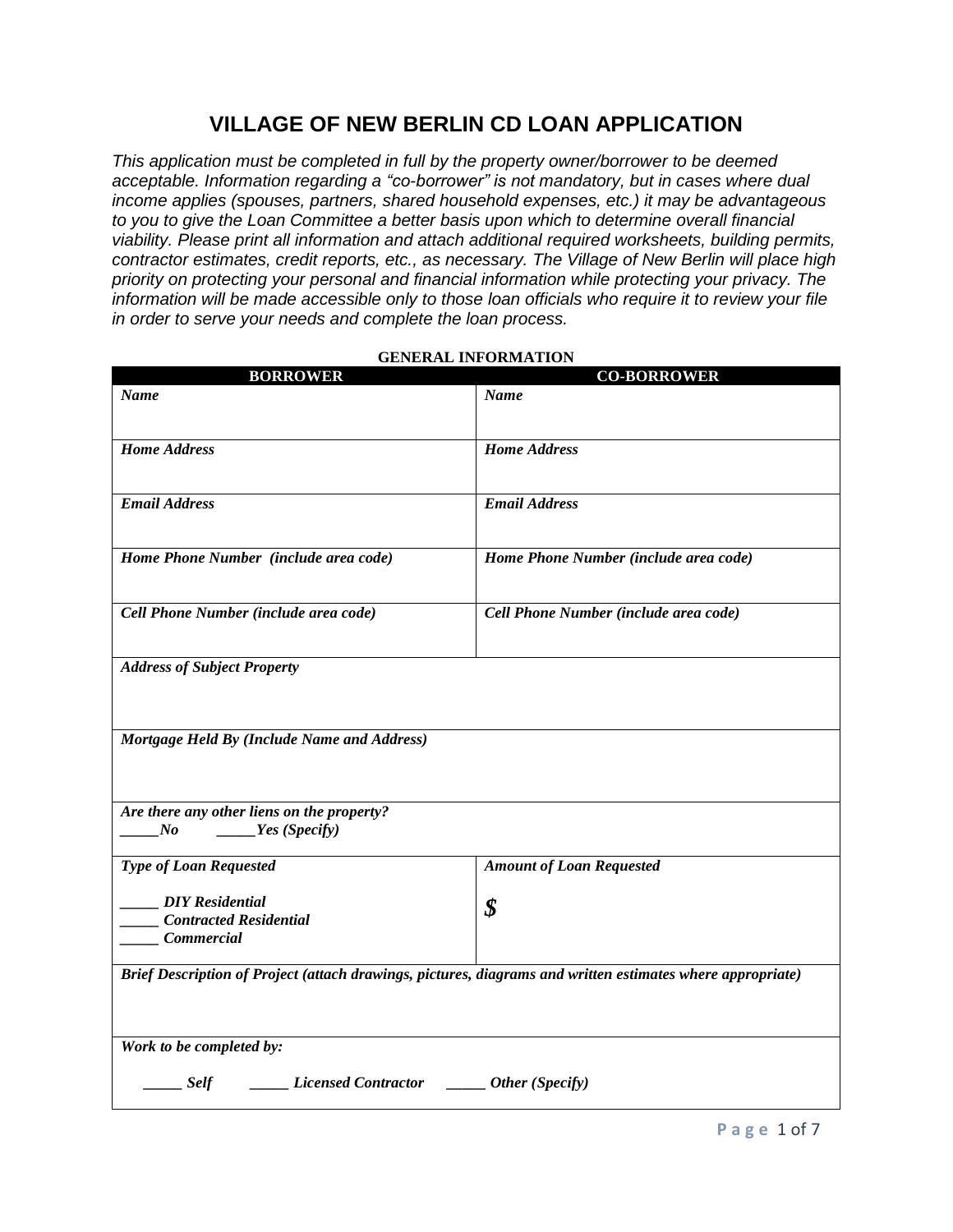| <b>BORROWER</b>                  | <b>CO-BORROWER</b>               |
|----------------------------------|----------------------------------|
| Name of Employer                 | Name of Employer                 |
| Address of Employer              | Address of Employer              |
| Phone Number (include area code) | Phone Number (include area code) |
| Title/Position/Occupation        | Title/Position/Occupation        |
| Length of Employment             | Length of Employment             |
| <b>Monthly Salary</b><br>\$      | <b>Monthly Salary</b><br>\$      |

#### **EMPLOYMENT (CURRENT PRIMARY POSITION)**

### *If you have been working for your current employer for less than two years, complete the following with reference to your last position immediately prior to your current employment.*

#### **PAST EMPLOYMENT**

| <b>BORROWER</b>                  | <b>CO-BORROWER</b>               |
|----------------------------------|----------------------------------|
| Name of Employer                 | Name of Employer                 |
|                                  |                                  |
| <b>Address of Employer</b>       | <b>Address of Employer</b>       |
|                                  |                                  |
| Phone Number (include area code) | Phone Number (include area code) |
|                                  |                                  |
| Title/Position/Occupation        | Title/Position/Occupation        |
|                                  |                                  |
| Length of Employment             | Length of Employment             |
|                                  |                                  |
| <b>Monthly Salary</b>            | <b>Monthly Salary</b>            |
| \$                               | \$                               |
|                                  |                                  |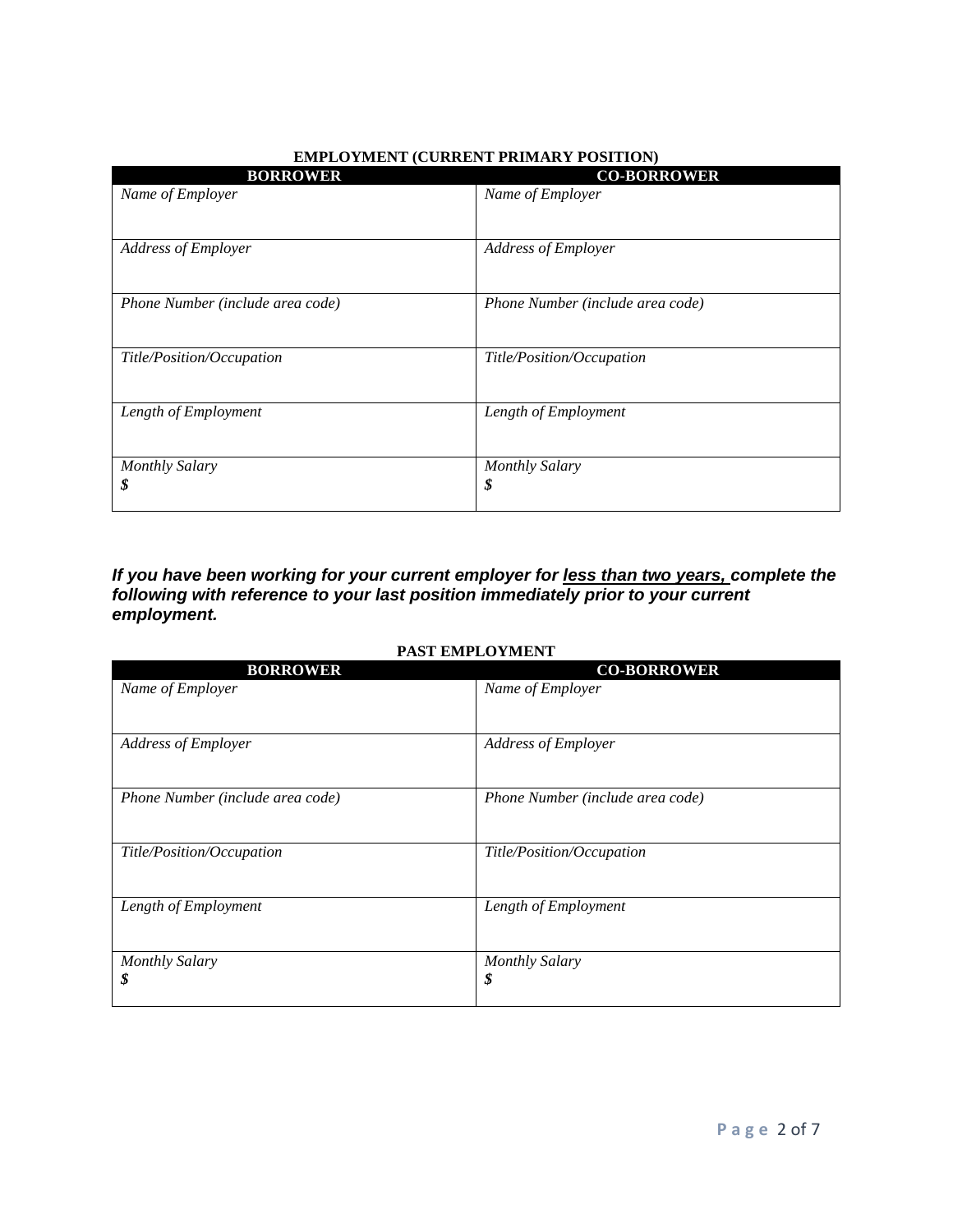### *Complete the following if you are currently working a second job.*

| <b>BORROWER</b>                  | <b>CO-BORROWER</b>               |
|----------------------------------|----------------------------------|
| Name of Employer                 | Name of Employer                 |
|                                  |                                  |
| Address of Employer              | Address of Employer              |
| Phone Number (include area code) | Phone Number (include area code) |
| Title/Position/Occupation        | Title/Position/Occupation        |
| Length of Employment             | Length of Employment             |
| <b>Monthly Salary</b><br>\$      | <b>Monthly Salary</b><br>\$      |
|                                  |                                  |

#### **EMPLOYMENT (SECOND JOB)**

#### **MONTHLY HOUSEHOLD INCOME AND EXPENSES**

*Use the worksheets on page 4 to list your household's monthly income and expenses. On the worksheets, you need only list the combined income and expenses of the borrower and co-borrower.*

| MONTHLY HOUSEHOLD INCOME AND EXPENSES                             |
|-------------------------------------------------------------------|
| Total Monthly Income (From Income Worksheet)                      |
|                                                                   |
|                                                                   |
| Total Monthly Expenses(From Expenses Worksheet)                   |
|                                                                   |
|                                                                   |
| Net Monthly Disposable Income (Total Income minus Total Expenses) |
|                                                                   |
|                                                                   |

*You may use the space below to include any additional information about your financial circumstances that you would like the Loan Committee to have in order for it to be able to make a more informed decision regarding your loan application.*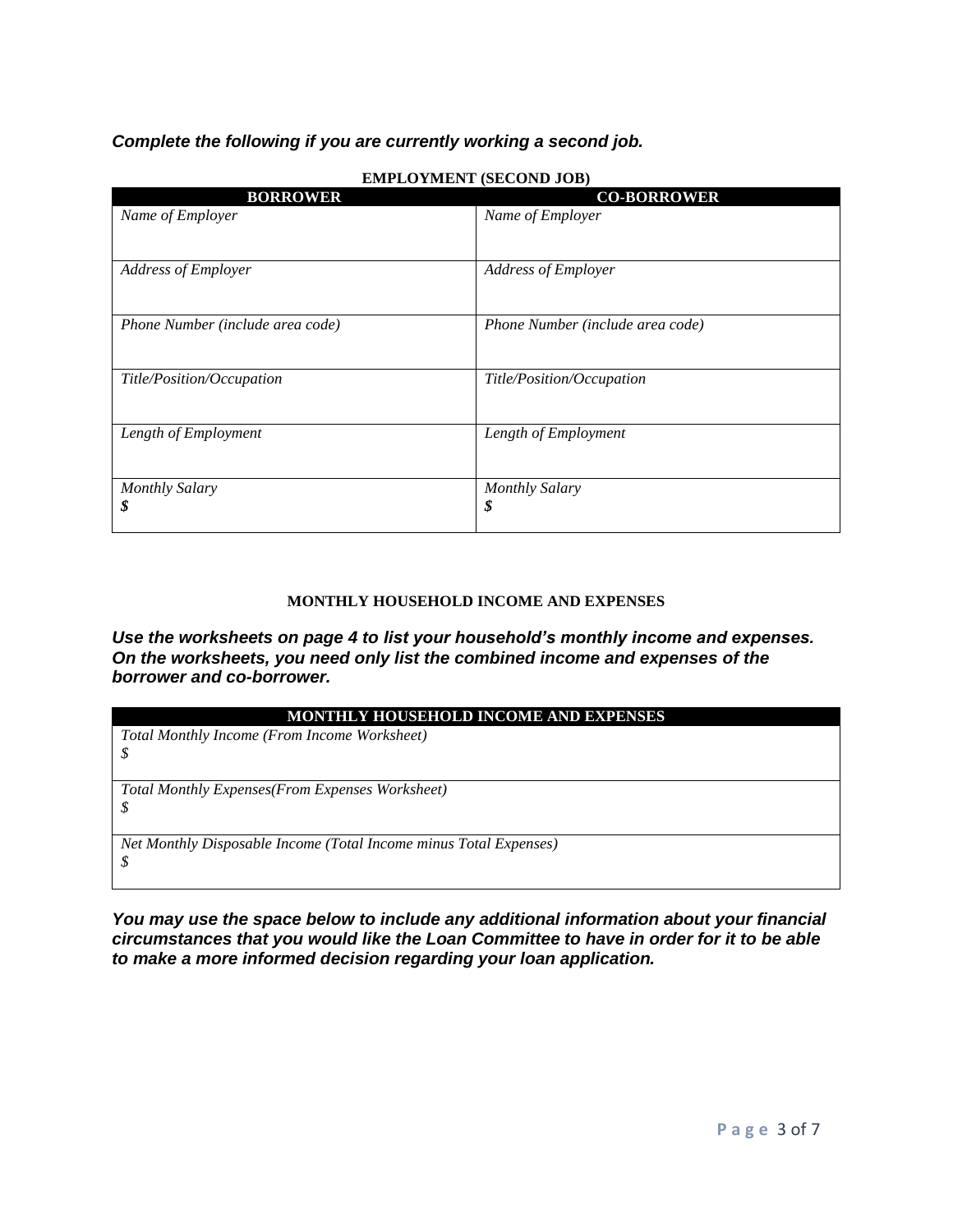# **INCOME AND EXPENSES WORKSHEET**

*Please list sources of monthly income and sources of monthly expenses for the combined household (total for borrower and co-borrower combined).*

| <b>SOURCES OF INCOME (MONTHLY)</b> |    | <b>MONTHLY EXPENSES</b>       |    |
|------------------------------------|----|-------------------------------|----|
| Work (Net Pay)                     | \$ | Mortgage                      | \$ |
| <b>Tips</b>                        |    | Heat/Electric/Water           |    |
| <b>Unemployment Benefits</b>       |    | Cable/Internet/Phones         |    |
| Pension                            |    | Groceries/Personal Care       |    |
| Annuity                            |    | Auto $Lean(s)$ *              |    |
| Social Security                    |    | Auto Insurance                |    |
| <b>Public Assistance</b>           |    | Gasoline                      |    |
| Food Stamps                        |    | Credit Card $(s)^*$           |    |
| Child Support                      |    | Student Loan(s)*              |    |
| Alimony/Palimony                   |    | <b>Medical Insurance</b>      |    |
| <b>Rental Income</b>               |    | Pharmacy                      |    |
|                                    |    | Home Insurance                |    |
|                                    |    | <b>Child Support</b>          |    |
|                                    |    | Alimony/Palimony              |    |
|                                    |    | Child Care/Tuition            |    |
|                                    |    | Other Loans*                  |    |
|                                    |    | Miscellaneous                 |    |
| <b>Total Monthly Income</b>        | \$ | <b>Total Monthly Expenses</b> | \$ |

**\*** *For each loan listed above give the name of the creditor and the amount of unpaid principal.*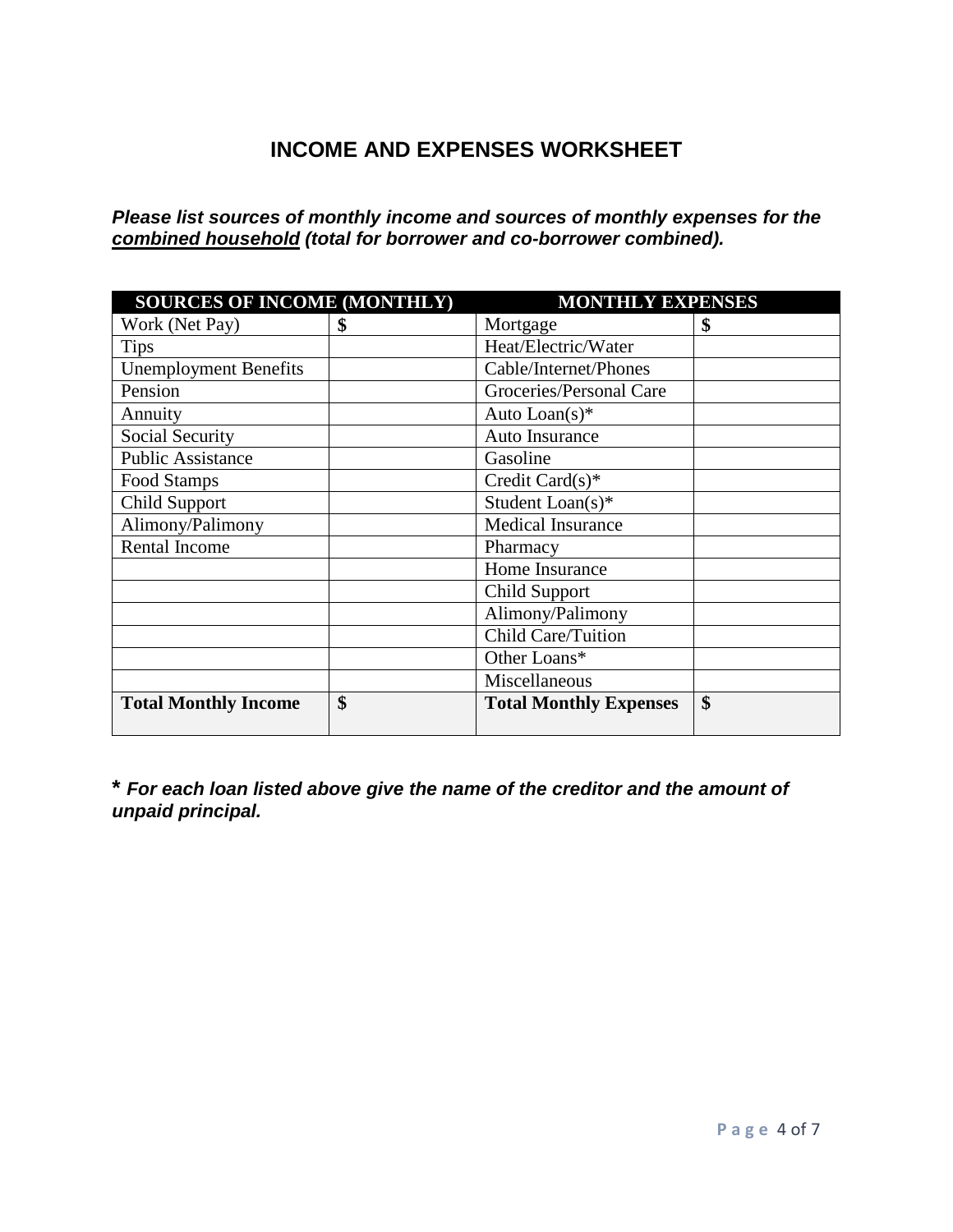# **STATEMENT OF ASSETS**

*This statement may be completed by both married an unmarried co-borrowers if their assets are sufficiently joined so that the statement can be meaningfully and fairly presented on a combined basis; otherwise separate statements are required.*

|                                                                                                                                                                                                     | <b>Completed:</b> | <b>Example 2 Separately CO</b> Separately         |                                   |  |
|-----------------------------------------------------------------------------------------------------------------------------------------------------------------------------------------------------|-------------------|---------------------------------------------------|-----------------------------------|--|
|                                                                                                                                                                                                     |                   | <b>CHECKING ACCOUNT(S)</b>                        |                                   |  |
| <b>Bank:</b>                                                                                                                                                                                        | <b>Bank:</b>      |                                                   |                                   |  |
| Account#                                                                                                                                                                                            | Account #         |                                                   | <b>Total Value of Checking</b>    |  |
| <b>Balance \$</b>                                                                                                                                                                                   | <b>Balance \$</b> |                                                   | \$                                |  |
|                                                                                                                                                                                                     |                   | SAVINGS ACCOUNT(S)                                |                                   |  |
| <b>Bank:</b>                                                                                                                                                                                        | <b>Bank:</b>      |                                                   |                                   |  |
| Account#                                                                                                                                                                                            | Account #         |                                                   | <b>Total Value of Savings</b>     |  |
| <b>Balance</b> \$                                                                                                                                                                                   | <b>Balance</b> \$ |                                                   | \$                                |  |
|                                                                                                                                                                                                     |                   | <b>REAL ESTATE OWNED</b>                          |                                   |  |
| Location:                                                                                                                                                                                           | Location:         |                                                   |                                   |  |
| Market Value: \$                                                                                                                                                                                    |                   | Market Value: \$                                  | <b>Total Value of Real Estate</b> |  |
|                                                                                                                                                                                                     |                   |                                                   | \$                                |  |
|                                                                                                                                                                                                     |                   | <b>MOTOR VEHICLES</b>                             |                                   |  |
| Year:                                                                                                                                                                                               | Year:             |                                                   |                                   |  |
| Make:                                                                                                                                                                                               | Make:             |                                                   | <b>Total Value of Vehicles</b>    |  |
| VIN#                                                                                                                                                                                                | VIN#              |                                                   | \$                                |  |
| Value \$                                                                                                                                                                                            | Value \$          |                                                   |                                   |  |
|                                                                                                                                                                                                     |                   | <b>ADDITIONAL ASSETS</b>                          |                                   |  |
| List any additional assets, not included above, to be considered by the Loan<br>Committee in the evaluation of your loan application. For each asset listed<br>include a description and its value. |                   | <b>Total Value of Additional</b><br><b>Assets</b> |                                   |  |
|                                                                                                                                                                                                     |                   |                                                   | \$                                |  |
|                                                                                                                                                                                                     |                   |                                                   |                                   |  |
|                                                                                                                                                                                                     |                   |                                                   |                                   |  |
|                                                                                                                                                                                                     |                   |                                                   |                                   |  |
|                                                                                                                                                                                                     |                   |                                                   |                                   |  |
|                                                                                                                                                                                                     |                   |                                                   |                                   |  |
|                                                                                                                                                                                                     |                   |                                                   |                                   |  |
|                                                                                                                                                                                                     |                   | <b>TOTAL ASSETS</b>                               | \$                                |  |